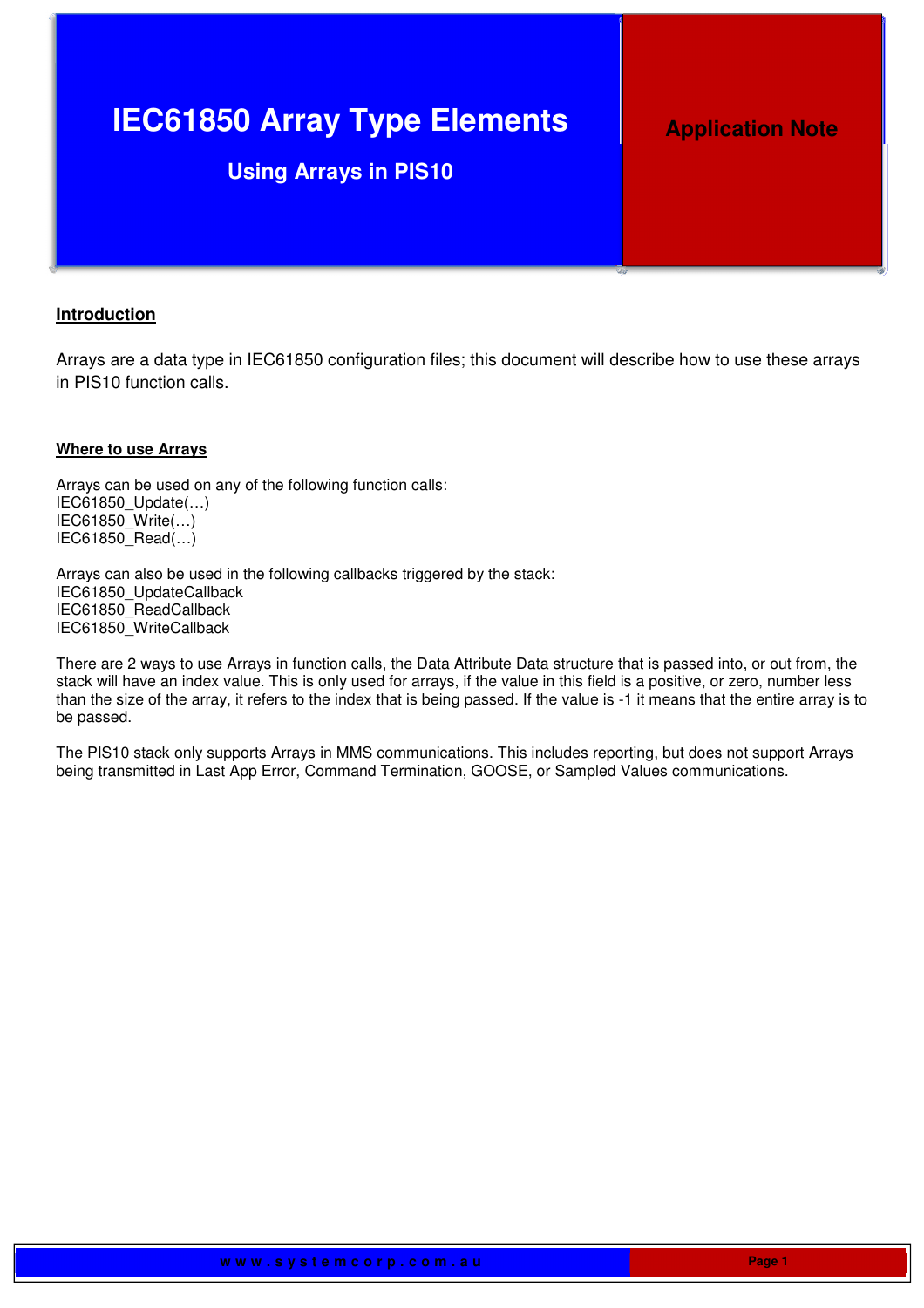#### **Creating the structure to pass into API calls**

The PIS10 API accepts arrays as a variation of the Data Attribute Data structure used in API function calls. The key difference is that the bitLength passed into the Array structure is repurposed to specify the number of elements being pointed to by the pvData.

The image below shows the basic form of the Data Attribute Data structure at the top level.

The ucType is IEC61850\_DATATYPE\_ARRAY, this specifies that the structure that follows is to be used as an array. The iArrayIndex is the individual element you are updating, or -1 for the whole array.

The uiBitLength element is the number of elements pointed to by pvData.

pvData is a pointer to a series of IEC61850\_DataAttributeData structures containing the values for each point in the array.



The list that the pvData points to is a series of IEC61850\_DataAttributeData structures that contain pointers to the individual values to be stored in the array.

In the case of a curvPts type array, each element of the array has an x-val and a y-val. This means that to update any one point in the array, you will need to pass in 2 elements: One for x-val and one for y-val.

If you were updating element 0 (first element of the array) you would pass in the following top level structure: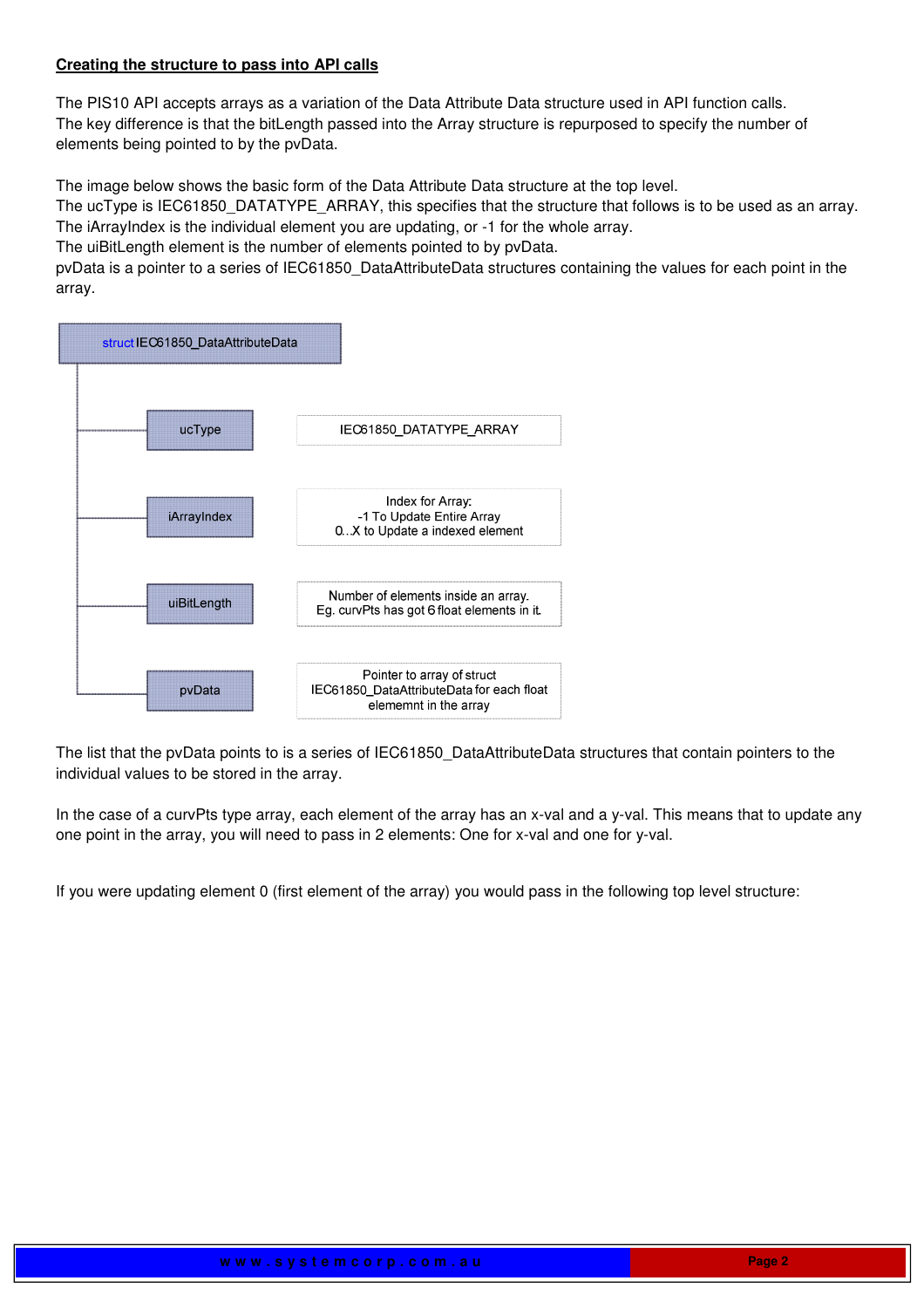

The pvData would point to an array containing all the elements needed to update the index specified in the top level Data Attribute Data structure. Continuing the example above, the pvData will point to an array of data points looking like this:



If the index was set as -1, the pvData would need to point to an array containing a number of elements equal to (the number of elements in the array multiplied by the number of elements in each element of each array)

The below image is the complete model of the data and its associated data structure in PIS10: